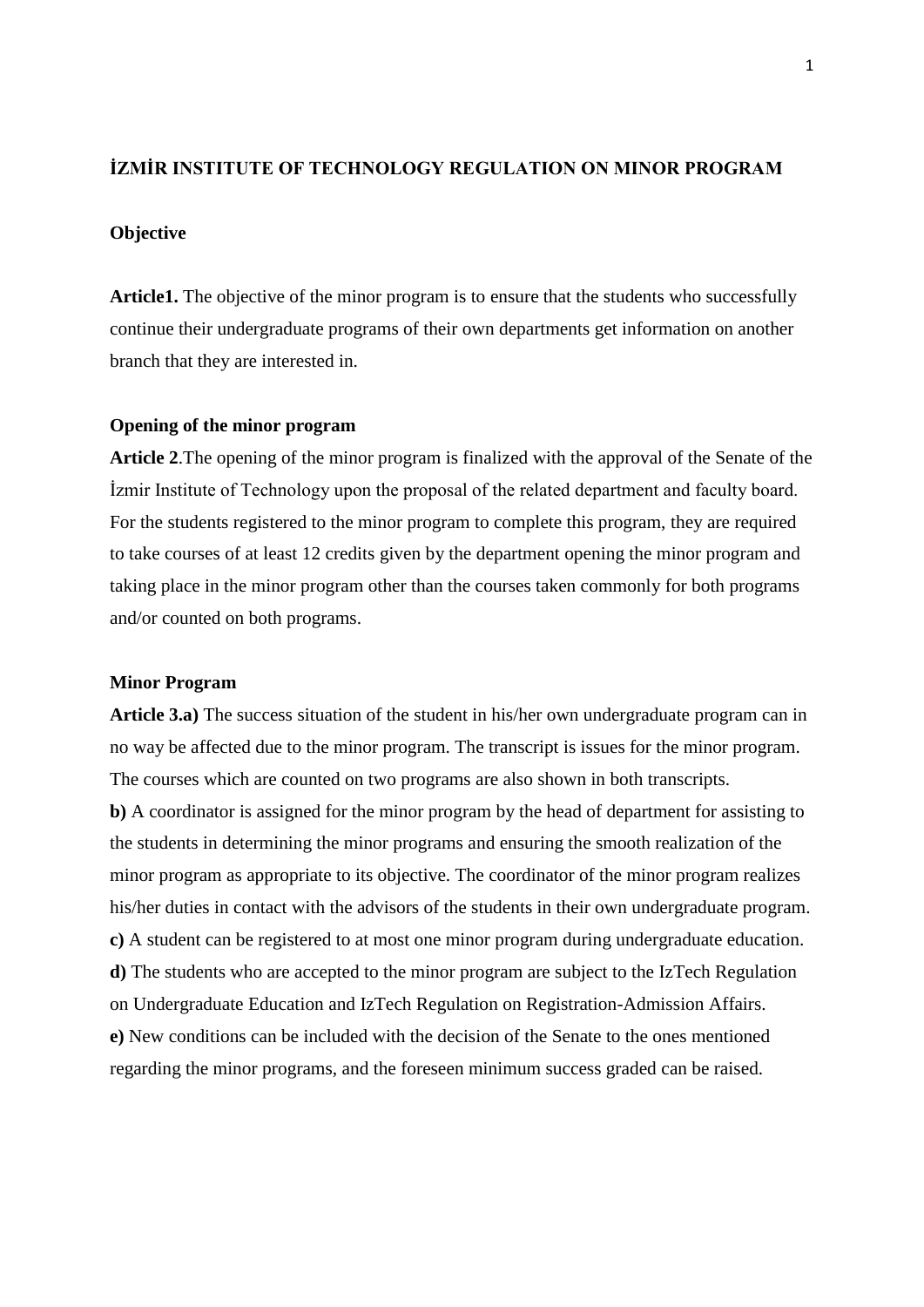#### **Application and Admission Conditions to the Minor program**

**Article 4.a)** The quotas of the minor programs are determined by the department deciding to open the related program and announced by the head of department at least two weeks before the registration renewal date.

b) The student can apply to the announced minor program at earliest at the starting of the  $3<sup>rd</sup>$ semester of his/her own undergraduate program and at latest at the starting of the  $6<sup>th</sup>$  semester of his/her own undergraduate program.

c) For the student to apply to the minor program;

1-S/he is required to complete all credit courses with success till the semester in which s/he makes application. (The students having the grade of W should succeed in that course till the semester in which they make application.)

2-During the application, the Cumulative Grade Point Average of the student is required to be at least 2.50.

d) The applications are made to the Registrar's Office with the petition and transcript at the dates mentioned in the academic calendar. The students whose applications are accepted with the decision of the faculty administrative board are notified to the Registrar's Office during the period of adding/dropping courses.

### **Conditions of being considered on leave**

**Article 5.a)** In case a student registered to the minor program is considered on leave in the major program that s/he follows, s/he is also considered on leave in the minor program.

**b)** Students may be granted a leave of absence for the semester by recommendation of the department offering the minor program and approval of the concerned Faculty Administrative Board in cases where they cannot take courses due to academic reasons such as the course not being offered in the minor program or overlapping courses.

### **Success and Minor Certificate**

**Article 6.a)** The minor certificate is given to the student obtaining the right of graduation from his/her own department and completing the minor program with the cumulative grade point average of at least 2.00. This certificate is not regarded as diploma.

At most one semester is given as additional duration to the students who has the right of graduation from the major program cannot complete the minor program. This duration can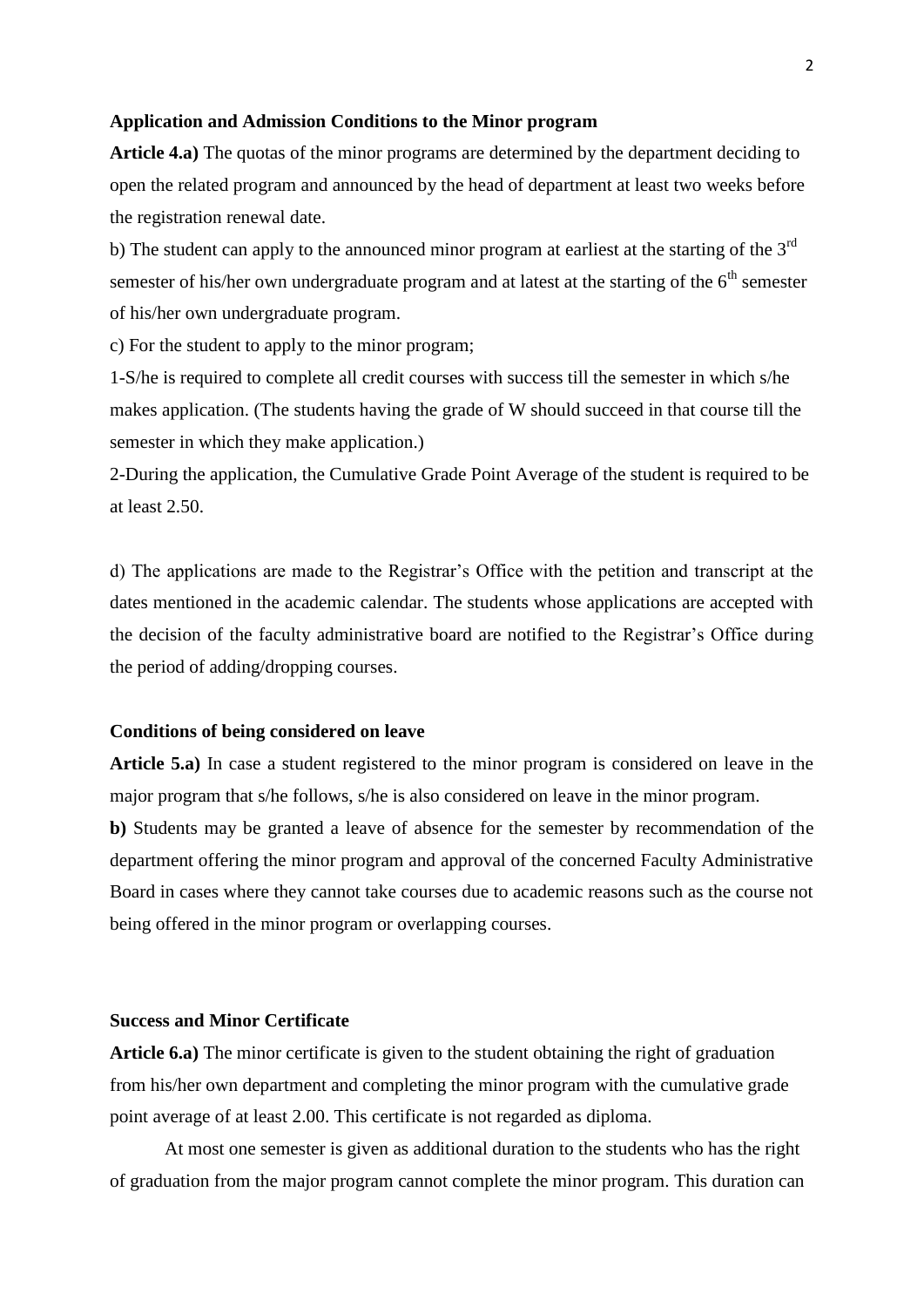be extended with the decision of the related Faculty Administrative Board for at most two semesters.

**b)** The success situation of the student in the minor program does not affect his/her graduation in the major program.

**c)** The student can leave the minor program at his/her own request. The student who leaves the minor program cannot make registration to the same minor program.

**d)** For the student to continue to the minor program, his/her cumulative grade point average is required to be at least 2,00. The student who cannot satisfy this condition is dropped out from the minor program.

**e**) The student who does not take courses from the minor program successively for two semesters is dropped out from the minor program.

**f)** When the student leaves the minor program, s/he is not required to repeat the courses of the minor program in which s/he fails.

**g)** The courses in which the students who are dropped from the minor program with the decision of the faculty administrative board or who cancels their registrations at their own request succeed in the minor program but which are not accepted in the major program take place in the transcript and diploma annex without being included to the cumulative grade point average.

**h)** The students who graduate from the major diploma program and continue to the minor program continue to pay the tuition fee belonging to the department in which they are doing minor during this period and considering the date at which they made their registrations to the major program.

In case they register to a master's program, they also pay the tuition fee for the postgraduate( masters) students. Regarding making decisions about these students, the faculty administrative board offering the minor program that the student follows is authorized.